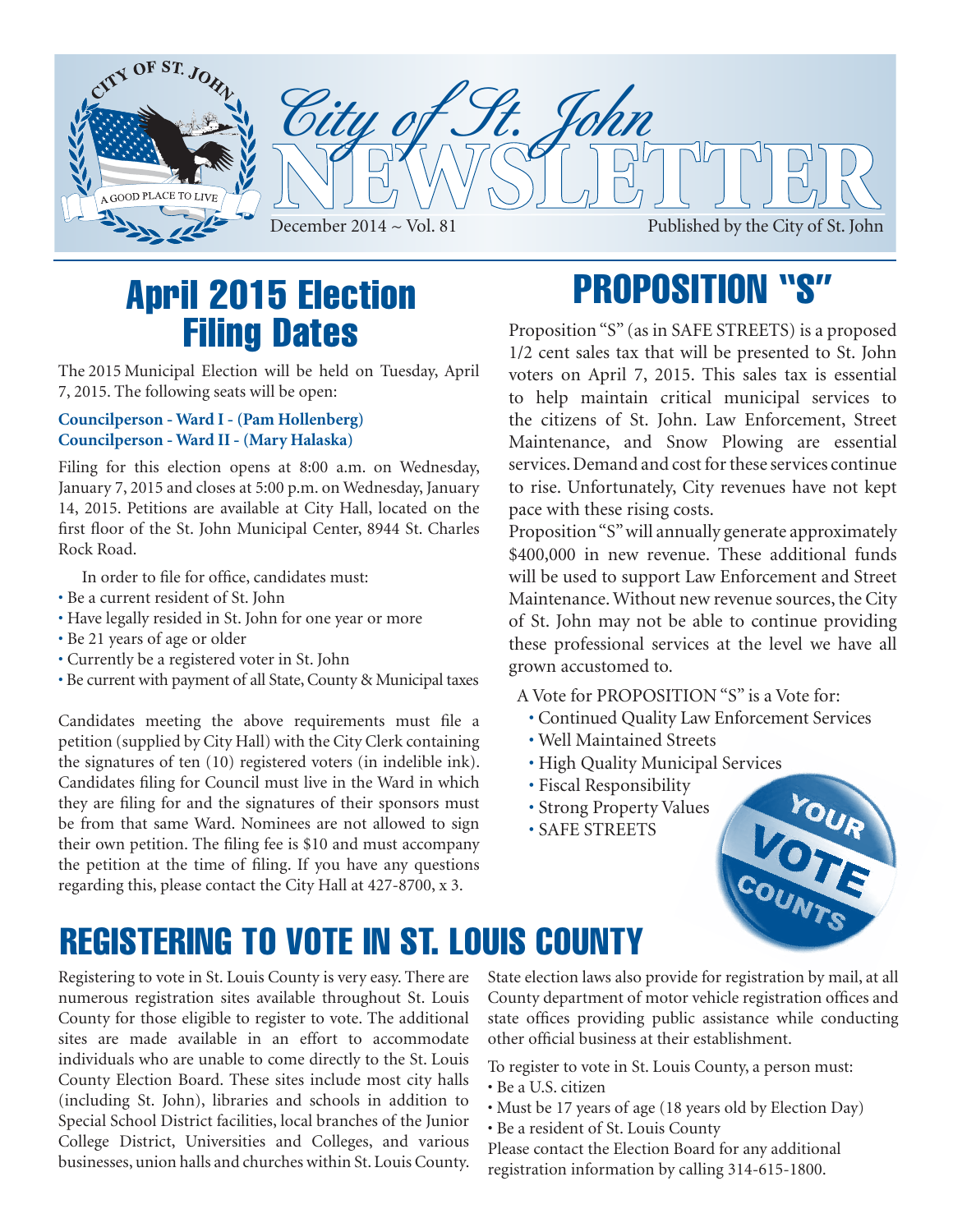

# MAYOR'S LETTER

*Dear Friends, Neighbors and Residents,*

*As Mayor of the City of St. John, I've been contacted many times about the recent events in our neighboring City of Ferguson, Missouri. Many of our St. John residents are concerned for the safety and security of our own* 

*community. Civil unrest is a rare event. Unfortunately it has recently occurred right in our own County. When communities are impacted by floods, tornados, heat waves, and blizzards: we all come together to help one another. Often-times these events require more personnel, equipment, expertise, and resources than what local communities can provide. The events occurring in Ferguson were no exception. Although not weather related, the civil unrest impacted the day-to-day lives of residents, visitors, government and businesses.*

*The City of St. John and numerous other municipal governments came to the aid of the City of Ferguson, once civil unrest began. The St. John Police Department deployed Officers, equipment, and vehicles to support the Ferguson and St. Louis County Police* 

# primary seat belt law

In 2009, the City of St. John became the sixth (6th) jurisdiction in the State of Missouri to pass a primary seat belt ordinance. A primary seat belt ordinance allows a law enforcement officer to stop a vehicle and issue a seat belt citation, without the need to have an accompanying violation.

Significant debate and confusion existed as to whether a local government could legislate and enforce a law having more regulation than state law. On May 20, 2014 the Eastern *Departments. For the following two months, the St. John Police Department continued this support in Ferguson.*

*Residents may wonder if providing personnel and equipment to neighboring communities during a time of need could jeopardize the safety and security of our own community. Rest assured, at no time were the residents of St. John left with an inadequate number of officers on patrol. All deployed officers to Ferguson were on their days off. The normal number of officers patrolling our community did not change during the unrest.*

*No communities should ever have to experience the events that unfolded in our neighboring City of Ferguson. No City can be 100% prepared and insulated from civil unrest. However, lessons must be learned from this event. Your Public Officials and City Staff are committed in keeping the streets of St. John safe and secure. We understand the diversity in our community requires better insight into the cultures, traditions, and customs of all residents. Our City has always embraced the community spirit of welcomed acceptance to all our neighbors.*

*Your elected officials and City staff welcome dialog to enhance community relations. Let's keep St. John a great place to live and raise our families!*

District Court of Appeals found the St. John primary seat belt law to be valid and enforceable.

The City of St. John and the St. John Police Department are committed to keeping our streets safe, saving lives, reducing serious injuries in accidents, and saving our residents from unaffordable medical expenses.

### **BUCKLE UP! IT'S THE LAW!**

# YOUR TOILET IS NOT A TRASH CAN



Cleaning and disinfecting wipes, personal hygiene products, baby wipes – they all are "disposable," so why not flush them down the toilet?

Quite simply because disposing of such items in the toilet – even those labeled "flushable"– instead of in the trash causes big problems, both for the Metropolitan St. Louis Sewer District and for homeowners.

Mounds of disposable materials clog sewer lines, pumps, and lift stations. They can cause sewer backups and damage plant equipment. Clearing such materials from the wastewater stream is time-consuming and labor-intensive. Even dental floss flushed down the toilet can cause problems. Dental floss is very strong and durable. It can get tangled up in pumps and equipment, or worsen minor clogs within pipes by "binding" materials together.

These items are also a big problem for property owners' home plumbing and sewer laterals, which are smaller in diameter and more susceptible to clogs. The sewer system is not designed for disposable wipes, dental floss, or similar items. Sewer clogs caused by these items can result in considerable cleanup expense and potential harm to our environment.

Please don't use your toilet as a trash can! Only human waste and toilet paper should be flushed down your toilet. Put everything else in the trash, where it belongs.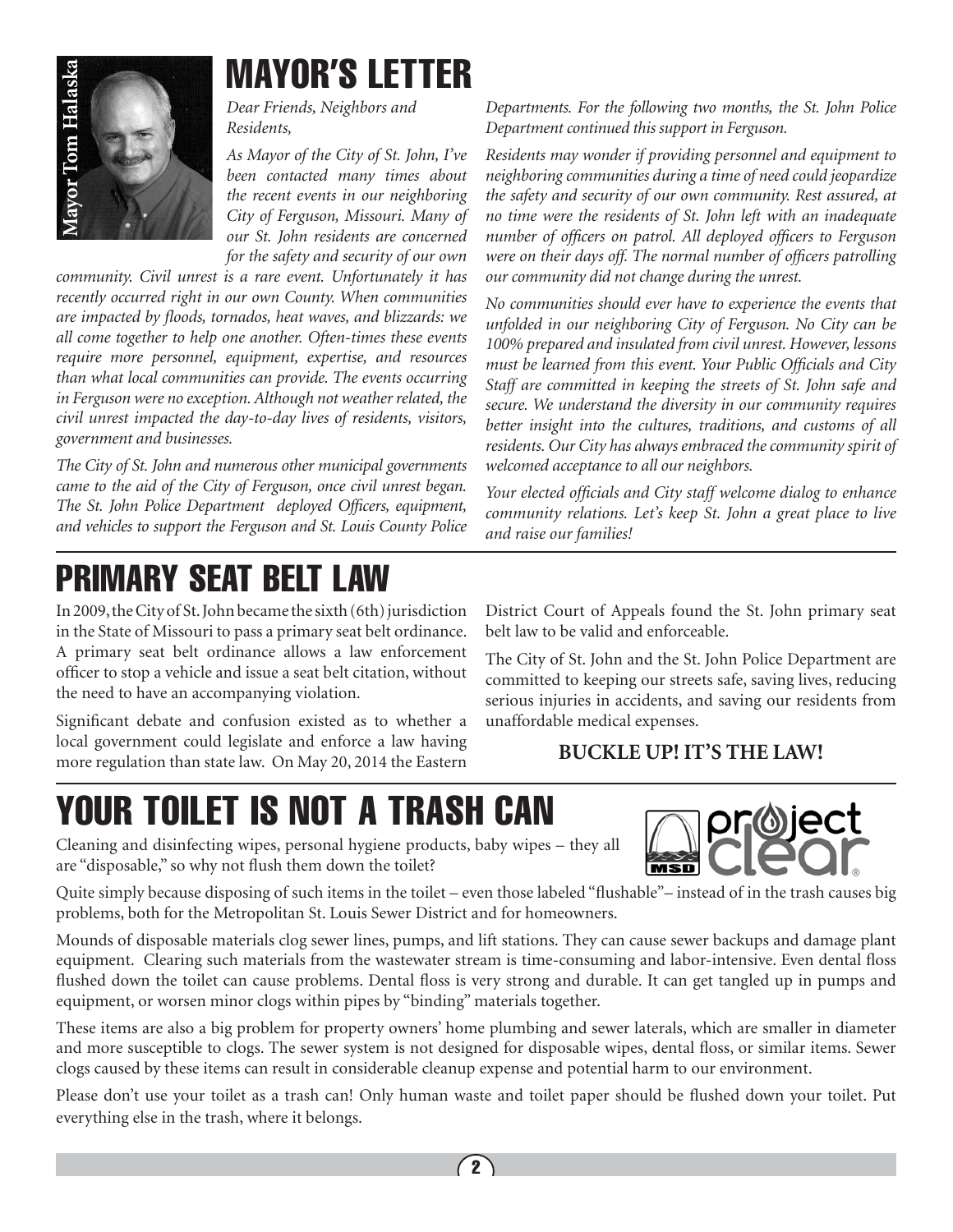# NEW EMPLOYEES



*Amy Collins*



*Curtis McPherson*



*Randy Toedebusch*



*Shari Pijut*

In June 2014 the City hired **Amy Collins** as a part time Clerk in the Municipal Court. She was born in St. Louis, but grew up in Columbia where she attended a community college for Business and Office Technology. She moved to St. Charles in March of 2013. The St. John Police Department

In July 2014 the City of St. John hired Officer Curtis McPherson as a full-time police officer. Curtis had been a Reserve Officer with the City of St. John since August 2013 while being employed full-time in his family's business.

Curtis is a 2000 graduate of Central Missouri State University, attaining a Bachelor's degree in Criminal Justice after discovering his passion for law enforcement while in college.

Curtis was the 2013 Reserve Officer of the Year, after a nearly unanimous vote among his peers. He is well-liked and respected, and is a welcome addition to our City.

Randy Toedebusch was recently hired as a Patrol Officer for the City. Randy has an Associate's Degree in Computer Programming from Sanford Brown College and is working towards his Bachelor's Degree in Criminal Justice. Randy graduated from the Law Enforcement Training Institute at University of Missouri in 2012 and previously worked for the Charlack Police Department until being hired by St. John.

Shari Pijut was hired by St. John as their new Code Enforcement & Animal Control Officer. She comes with prior experience from St. Louis County where she was an Animal Control Officer for eight and a half years. She is a certified Animal Control Officer through the Missouri Animal Control Association. She is also certified in chemical immobilization through the National Animal Control Association. She will be doing code enforcement as well as animal control for the City.

## NEIGHBORHOOD ENHANCEMENT TEAM (N.E.T.)

and your St. John Elected Officials have joined together to form the New Neighborhood Enhancement Team (N.E.T.).

The purpose of this team of staff and officials is to help out residents that are struggling to maintain their properties. Senior Citizen homeowners and/or homeowners with physical disabilities often-times lack the ability to care for their homes. Locating or affording a "handy man" for minor clean-up and repairs can be a challenge.

The Neighborhood Enhancement Team will show up in mass, armed with shovels, chainsaws, lawn mowers, and large dumpsters. Within a few hours, a noticeable improvement to the residence will be noticed. Our goal is to encourage and improve "Curb Appeal" throughout our community. Volunteers are needed. Civic organizations, church groups, scouts and students needing community service hours are encouraged to participate. If you can donate your time, tools, and talent, please contact thalaska@cityofstjohn.org or jmorris@cityofstjohn.org.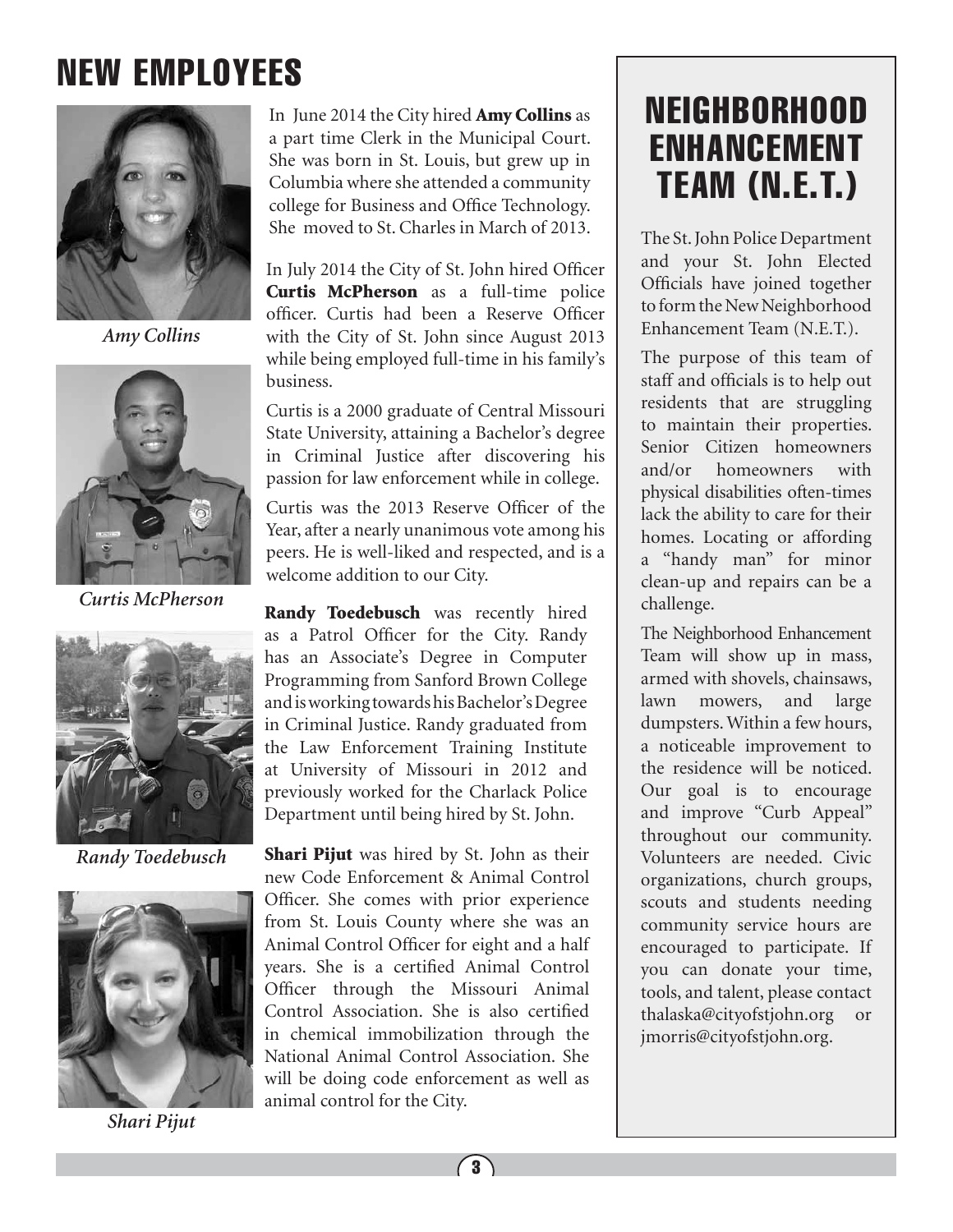## UPCOMING COMMUNITY EVENTS

### LIMB CHIPPER SCHEDULE

On Monday, November 3rd the Street Department began running the limb chipper through the City. On the first and third Monday of each month we will run through the east side of town (East side of Marshall, to the eastern City limits), and on the second and fourth Monday of each month we will cover the west side of town (West side of Marshall, to the western City limits).

As always, please be sure to put the fat end of the limbs out next to the curb and make sure that no limbs are over 3" in diameter. Also please make sure that you do not block sidewalks with your limbs nor put them in the street. If there is a sidewalk in front of your home just set the limbs behind the sidewalk. We'll get them for you. Thanks for your cooperation and remember, the chipper will run until the last week of April, 2015.

## IN THE EVENT OF A SNOW STORM

For those of you who put stock in the Old Farmer's Almanac, we are supposed to have another snow filled winter this year.

We want to remind all residents that when snow is in the forecast it is helpful if all cars are parked off the street so we can plow with a minimum of blockage from parked cars. We realize that this is not always possible for everyone, so please understand that when the snow plow comes around it may cover the driver's side of your car if the snow is deep and your car sits on the street very long. It is particularly critical for residents on the narrower streets to try and park off the street in a snow event, or at least try to park all cars on the same side of the street. As we have reported in the past, federal clean water guidelines require us to use less and less salt every year so plowing early and often is critical to getting the streets as clear as possible as soon as possible.

Finally, every year it seems we must apologize in advance because of how normal snow plow operations seem to pile snow and ice up at the end of driveways. It's unavoidable. The plows are directed to remove snow from the street and it only has one place to go and that's to the curb. We are sorry for the inconvenience this may cause those who have shoveled off their driveways only to have the snow plows cover the end up again.

### FREE ELECTRONICS RECYCLING & DOCUMENT SHREDDING EVENT

### **Saturday, May 9th 9am-Noon (RAIN OR SHINE)**





Midwest Recycling is registered with the EPA and is Level 4 Certified with the Missouri Department of Natural Services. Midwest Recycling has a zero landfill policy. For Information contact Midwest Recycling at

**Bristol Ave. Parking Lot Across from The St. John Municipal Center, 8944 St. Charles Rock, St. John, MO** 

This Event Is Open To The Public You DO NOT have to be a St. John resident.

There is no charge for items unless otherwise noted. Basically anything that has a cord or uses batteries is accepted. Items can include:

Computers; Printers; Keyboards; Hard Drives; Fax Machines; Scanners; Laptops; VCRs; Stereos; DVD Players; Speakers; Answering Machines; Cell Phones; Pagers; Televisions\*; Kitchen Appliances; Radios; Power Tools; Air Conditioners; Furnaces; Water Heaters; Lawn & Garden Equip.\*\*

\*A fee may apply depending on the type and size of the TV. Cash or check accepted on site.

\*\*Lawn & Garden Equipment Must have Oil & Gas Removed.



American Document Destruction is AAA Certified by the National Association For Information Destruction. For more information call them at 314-423-8388.

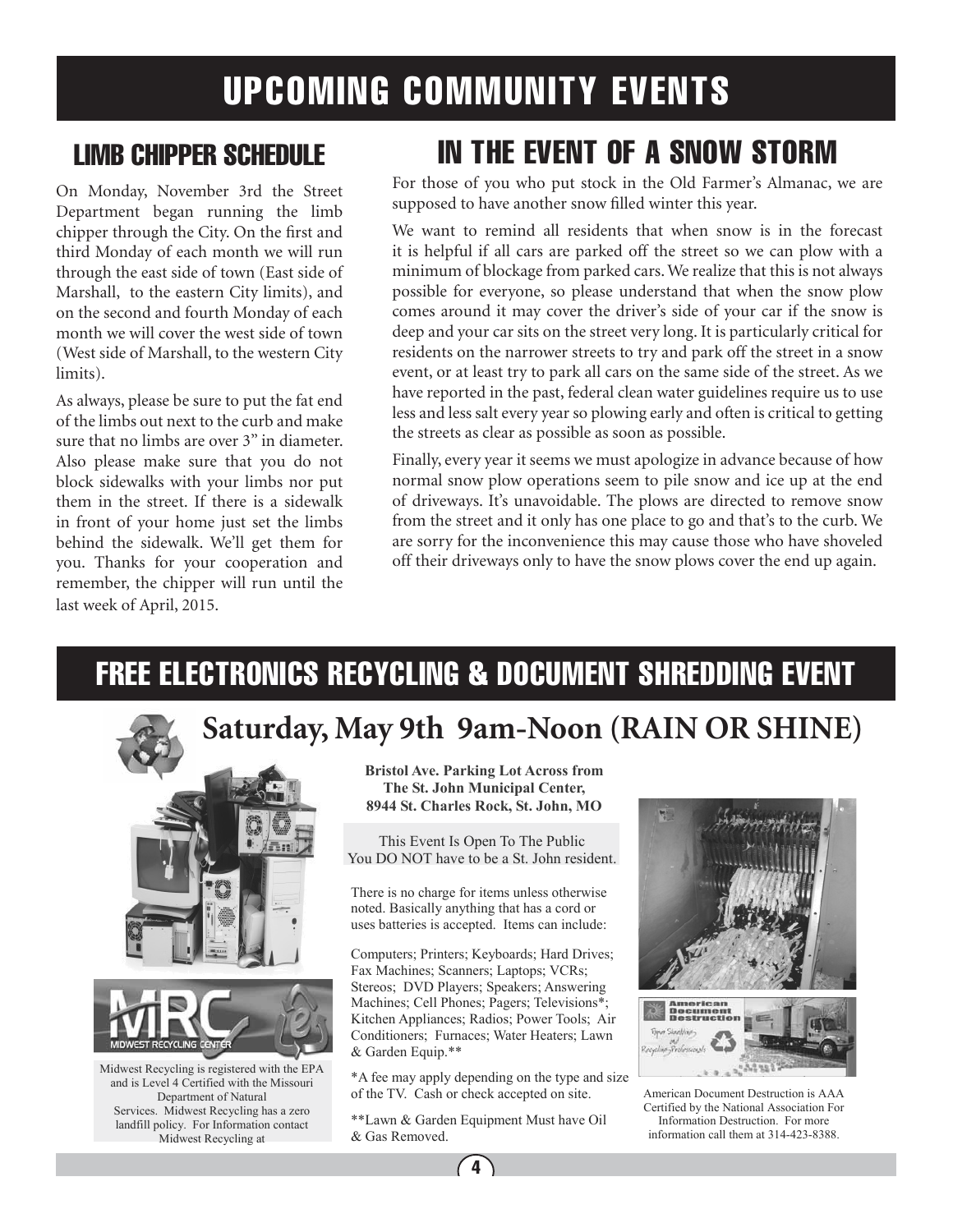

Looking to increase your activity level? Join our senior oriented aerobics class involving low impact aerobic exercise and the use of Dyna-bands. Class is held on Monday & Wednesdays from 8:45 – 9:30 am. The cost is only \$2.00 per person per class. You only pay for the classes you attend.

### Aerobics t'ai chi chih



Join other area seniors for exercise of the mind and body through slow movements and concentration. Class is held on Thursdays from 8 – 8:45 am. The cost is only \$1.50 per person per class. You only pay for the classes you attend.



## NEW GUIDELINES FOR DOG & CAT LICENSING

In March, the Council amended the City code regulating the licensing of dogs & cats. Licenses for unaltered dogs/cats are now \$20. Altered animals are \$2.00. In addition, the previous licensing deadline of February 28th was changed to May 1st. This allows residents the opportunity to take advantage of the lower inoculation fees at the annual Rabies Clinic held in April of each year.

**HOURS** M-F 8-6 Sat. 8-4 A St. John Business Since 1929 8646 St. Charles Rock Road 314-427-2840

All Major Credit Cards Accepted

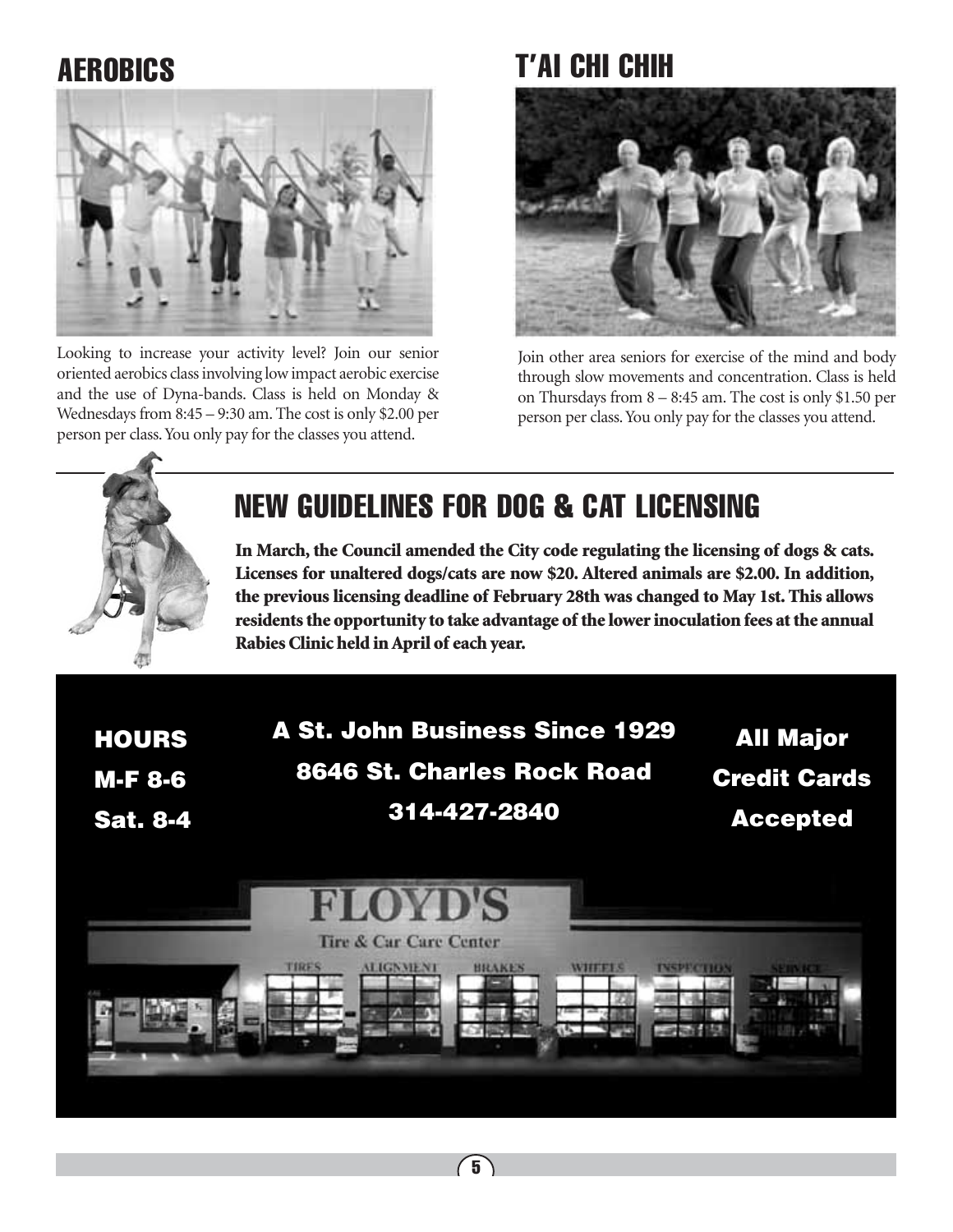

Criminals look for the easiest opportunity when deciding to commit a crime. Shoppers, particularly women, can be vulnerable to such crimes as theft, robbery, and assault. The following crime prevention tips or recommendations are designed to make shopping as safe of an experience as possible.

- Be alert and aware of your surroundings at all times. Knowing who and what is around you can help you avoid being surprised. It also allows you time to react if something does appear suspicious.
- Display confidence. Criminals choose the victim who looks like the easiest target. That choice is partially based on their perception about your abilities to react to an attack. If you walk with purpose, scan the area around you, and make casual eye contact with others, you are displaying confidence.
- Trust your instincts. Your body will tell you when someone or something is suspicious. If you have an intuitive feeling something is wrong, do not secondguess yourself. React immediately and take action to reduce your risk.
- Carry only what you need. Extra cash, credit cards, checks, jewelry and other items should be left at home. If it is necessary to carry a purse, keep it in front and close to your body. Men should keep wallets out of back pockets where they are easily stolen. Carry wallets in front coat pockets or use a money clip as an alternative.
- Don't be overburdened with packages. Carrying several shopping bags makes you look vulnerable. Request a

store to hold your merchandise until you are finished with your shopping. If the store does not offer that service, place your purchases in the trunk of your car before you buy additional items.

- Shop with others. The chance of being victimized drops dramatically when you are with a companion. If there are three or more people together, the chance of being targeted for crime is 90% less than when alone.
- Ask for an escort. Many retailers have security personnel. Ask for an escort to your vehicle if you are uneasy about venturing into the parking lot alone.
- Be prepared. Have your keys in hand when walking to your vehicle. The keys can be used as a defensive weapon and you will not waste time trying to find them when standing outside your vehicle. Carry a whistle or personal alarm. These devices will alert those around you something is wrong.
- Plan ahead. Choose areas to park where lighting is good and activity is high. Valuables in your vehicle should be kept out of view. Be sure to lock the car at all times. Most auto burglaries occur on cars that are left unlocked.

The St. John Police Department wants everyone to have a safe shopping experience. And remember to be proactive and join the St. John Neighborhood Watch Program by contacting Sgt. Selby or Sgt. Barthelmass at 427-8700 Ext 5 for details on joining.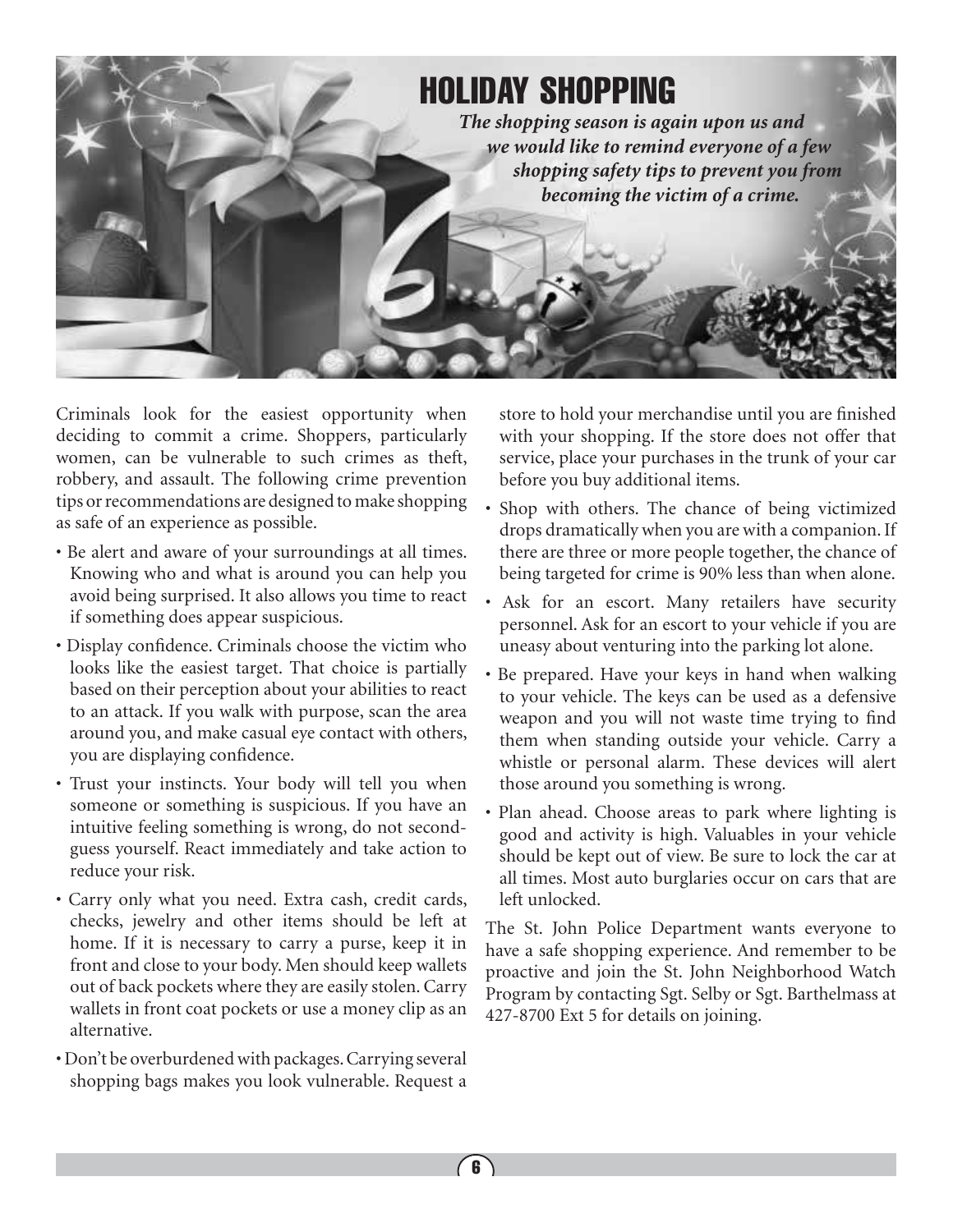# St. John police T.A.P.S. unit

In May 2013, the St. John Police<br>Department implemented what was<br>named the Targeted Area Problem<br>Solving program. (TAT) Department implemented what was named the Targeted Area Problem Solving program. (T.A.P.S.) This program was formed in response to persistent neighborhood issues such as drugs, thefts, truancy, etc. negatively affecting the quality of life for our residents.



We began by discussing issues with

residents to find out what the most important is sue s to their community were. After speaking with numerous residents, it was obvious that one or two problem houses on a street could severely affect the quality of life for the entire neighborhood. By identifying problem residences, we were able to develop a more focused plan to reduce or eliminate the neighborhood problem(s).

All St. John officers were assigned to be part of the solution. When a suspected problem residence is identified, an individual officer or a team of officers were empowered to devise a solution. Many times the problem was found to be drug related, in others it was lack of parental supervision, in others we found more than one type of illegal activity.

We increased our efforts to keep lines of communication with our residents open. We have attempted to make it easier for citizens to report illegal activities and problem residents to us. The more citizens that feel safe coming to us with a problem, the better our opportunity to solve the problem.

As of September 22, 2014 our TAPS program has been involved in over 65 investigations of problem subjects and/or residences. We have seized approximately 7 methamphetamine laboratories, made over 50 Felony Drug Arrests, 6 Federal prosecutions for weapons and firearms, cleared several burglaries and thefts, and we have started civil actions against numerous neighborhood problem properties. We have also directly seized approximately \$20,000 in US currency which was all donated to local school districts. In a large percentage of cases, these neighborhood problems have elected to move to other towns rather than comply with existing laws and ordinances. We believe that we have had a positive impact in making St. John a "Good Place to Live."

**If you have any questions, comments, or concerns, you may contact Captain Chad Rackers at 314-427-8700 ext. 5 or you may contact the TAPS Program Supervisor, Sgt. Paul Anderson at TAPS@Cityofstjohn.org or 314-884-6262. ALL REPORTS CAN BE MADE ANONYMOUSLY.**

**TAPS - WORKING WITH THE COMMUNITY TO BETTER THE COMMUNITY**



Visit any of our five locations in St. Louis and St. Charles counties.

(314) 428-1000 or (636) 939-2005 www.stjohnsbank.com

 $(7)$ 

**YOUR Community**<br>Bank **since 1926** Johns

choose friendly servicesm

Member<br>**FDIC**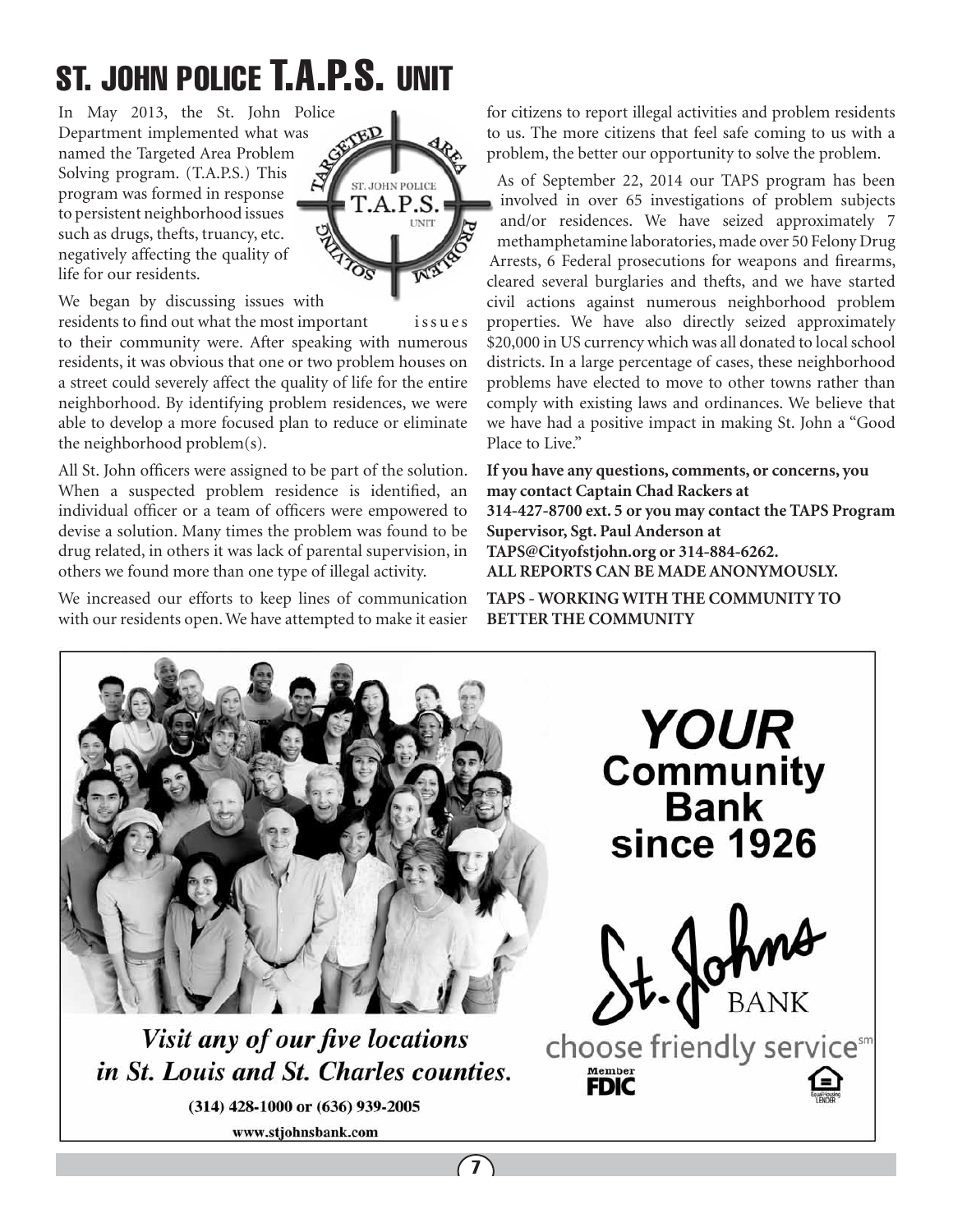### msd project clear offers pr@ject homeowner tips for fall leaf removal

Another beautiful fall season is upon us, which means it's time to deal with fallen leaves and other yard waste before winter sets in. MSD Project Clear is urging the community to follow the below tips when tending to their yard. As you rake the fallen leaves and other yard waste from your property this fall, please refrain from using inlets as a disposal site. MSD manages 162,054 inlets throughout the district, and needs your help to keep them clear. Inlets full of leaves and yard waste can clog, creating standing water in neighborhoods and in streets. As temperatures fall, this standing water can cause icy conditions on roads, which we hope you will help us avoid. By following these tips, you can help ensure your yard waste won't affect your street or your neighbors this fall. Please:

- Do not dump fallen leaves and other yard waste into the inlets, storm drains or on creek banks.
- Clean up fallen leaves and other yard waste that reach the street to keep it out of the storm drain system.
- Use a mulching mower or a mulching blade and leave grass clippings on the lawn as fertilizer.
- Use fallen leaves as winter or summer mulch or shred them and leave them on the lawn.
- Compost your leaves, brush, grass clippings and other yard waste.
- Do not dump grass or yard waste onto a creek bank or area where it will be washed into creeks and rivers.
- Contact your municipality or trash hauler about collecting leaves and other yard waste.

### About MSD Project Clear

MSD Project Clear is the Metropolitan St. Louis Sewer District's initiative to improve water quality and alleviate many wastewater concerns in the St. Louis region. MSD Project Clear will invest billions of dollars over a generation in planning, designing, and building community rainscaping and system improvements, along with an ambitious program of maintenance and repair and the disconnection of some residential downspouts in parts of St. Louis County's separate sewer area from the wastewater sewer line. This work is part of an agreement between MSD and the United States Environmental Protection Agency.

The St. Louis region's success with MSD Project Clear will only be possible through strong partnerships and clear communications with the public.

To learn more about the MSD agreement with EPA, please visitwww.stlmsd.com/aboutmsd/organization/ consentdecree. For more information on MSD Project Clear, visit ProjectClearSTL.org or follow us on Twitter@ ProjectClearSTL.



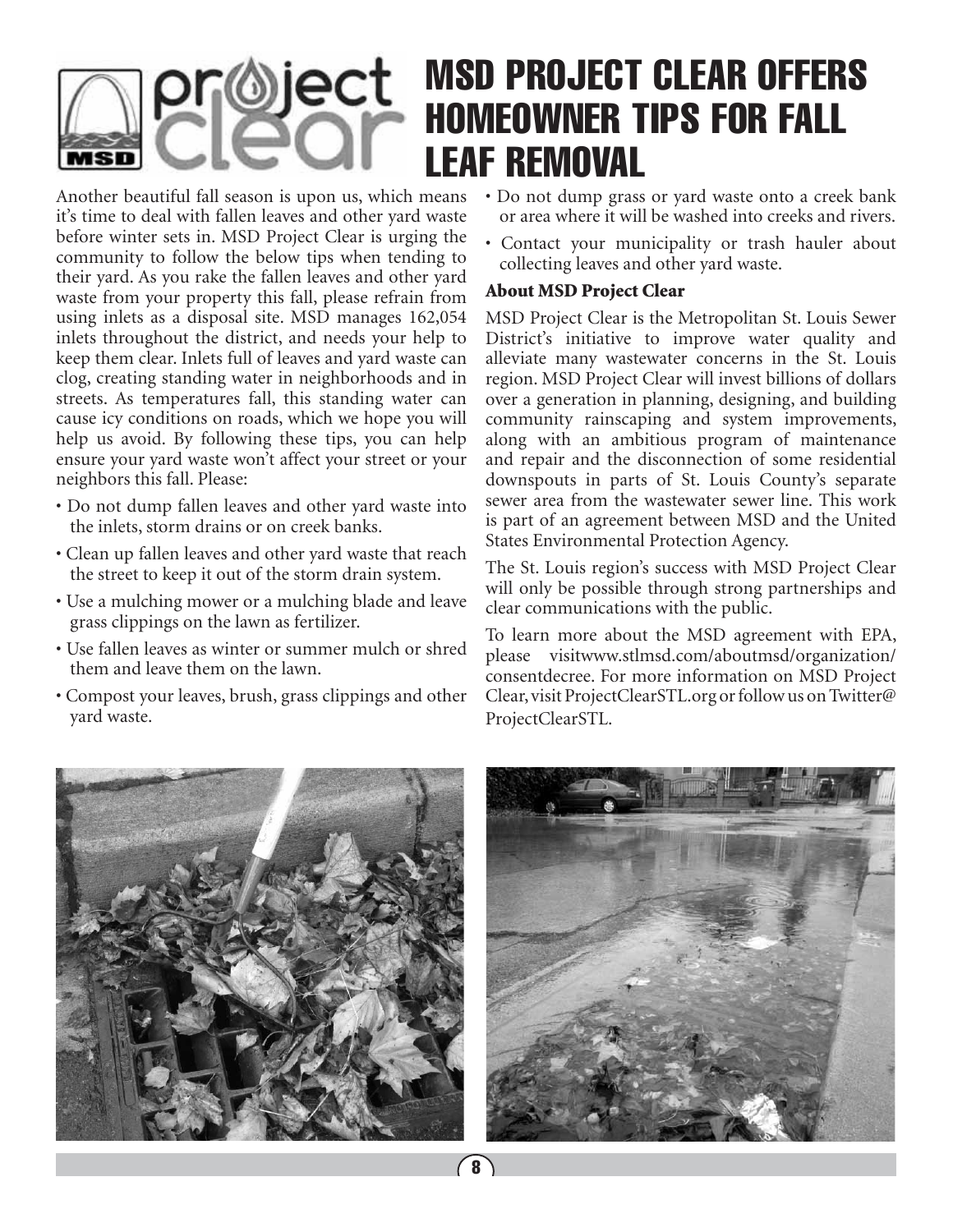# ST. JOHN POLICE AND THE COMMUNITY MENTAL HEALTH LIAISONS *A Partnership for Success*

Approximately 1 year ago, the Police Department was approached by a group of professionals calling themselves the "Community Mental Health Liaisons." They marketed themselves as a State funded group that would be a resource bridging the gap between mental health service providers, police officers and potential consumers. Initially, we were on board, but didn't know what to expect. Historically, frequent calls from the mentally ill were frustrating for officers as consumers would be taken to the hospital but would be released within a few days, without receiving any long-term treatment.

We began by contacting a CMHL (Community Mental Health Liaison) any time that we had a contact with someone in the community that we believed was in need of emergency or non-emergency mental health services. If it was a non-emergency situation, a CMHL would contact the consumer within a few hours and make arrangements to meet the consumer. The CMHL would determine if their services were needed and would ensure that they were provided. In an emergency situation, a person in crisis would be taken to a hospital and the CMHL would follow the progress of the consumer. The CMHL would again ensure that all



 $\sqrt{9}$ 

necessary services were received.

The results of this partnership were amazing. Frequent calls to the same addresses for the same issues were being dramatically reduced. Officers were receiving timely, accurate information regarding their referrals. Officers were very willing to put forth significant effort when they knew that the consumer was going to receive the help they needed.

Over the last year, we have referred approximately 50 cases to the CMHL, with numerous success stories along the way. One of the most significant successes happened approximately 8 months ago, involving Sgt. Heimann, Officer Will and Sgt. Barthelmass. The officers received a call for a burglary in progress, and ultimately captured the subject inside the residence. During the booking process, it became apparent to the officers that the suspect was suffering from some type of severe mental illness. The officers contacted the CMHL, who were able to locate family for the individual in southern Missouri. The CMHL collaborated with their cohorts in southern Missouri and were able to facilitate treatment with the consumer's family. The consumer received treatment and is doing exceptionally well as a result of continuing treatment. The officers also contacted the St.

> Louis County Courts to ensure that the consumer was not incarcerated as a result of their psychiatric illness. The victim of the burglary was satisfied with the result, the Courts were not unnecessarily tied up with an unnecessary case, and the consumer is receiving the necessary treatment to be a highly functioning member of society.

> In summary, we believe that this program is one of the most valuable programs we have seen in law enforcement in the past 40 years. If you know of someone who may benefit from CMHL attention, contact Captain Rackers or Sgt. Connell at 314-427-8700 ext. 5 and we will be glad to arrange for a contact with one of the St. Louis Area Community Mental Health Liaisons.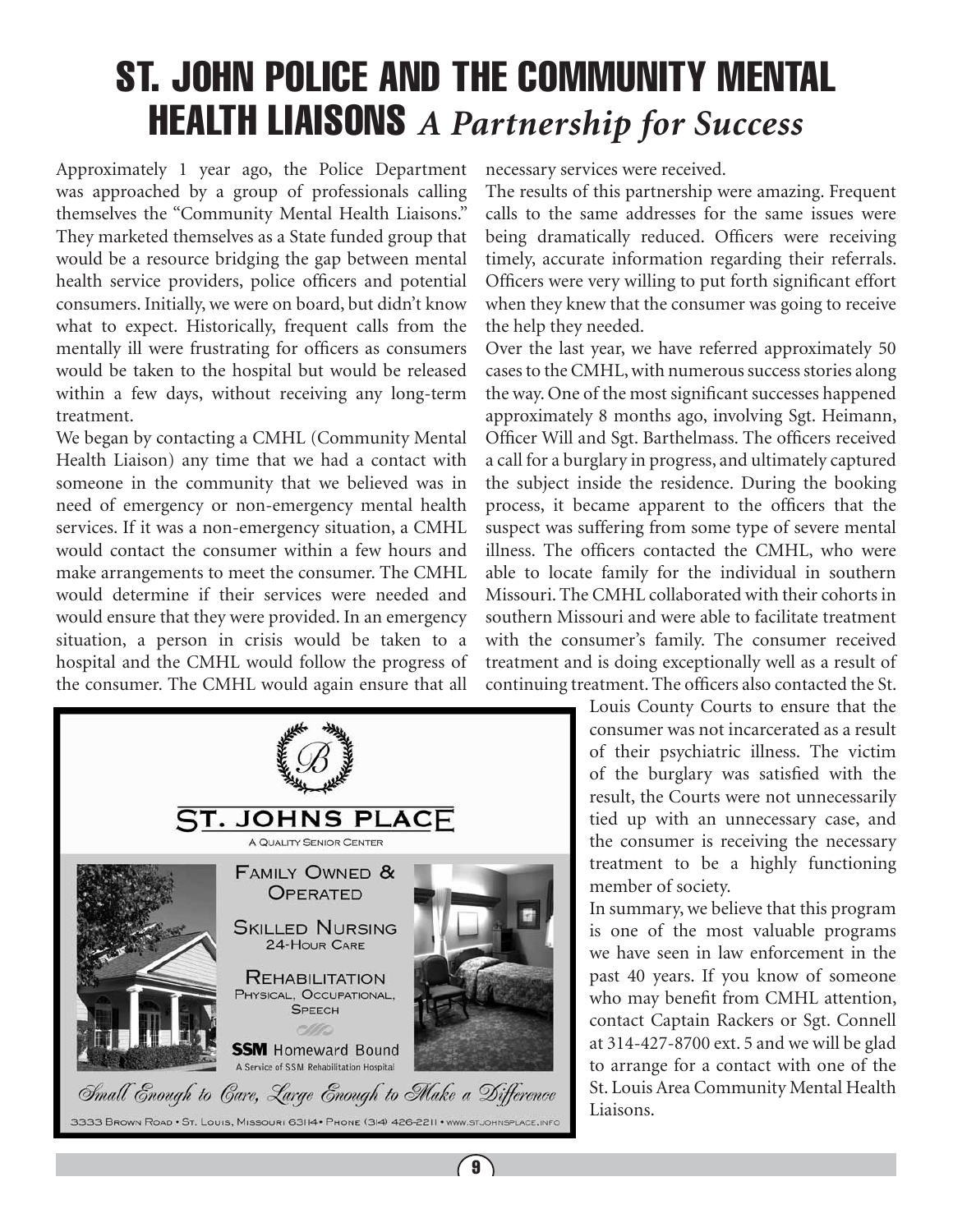

# please support our local Businesses



Rock Road Pawn Shop 9191 St. Charles Rock Road 314-429-0001

The City of St. John welcomes Tim Crawford, owner of Rock Road Pawn Shop, to it's new location at 9191 St. Charles Rock Road. Tim is no stranger to our City. He has been in the pawn shop business, exclusively in St. John, for the past twenty-three years. After out growing his two previous locations, his business now operates out of a larger 19,000 square foot facility.

Tim was asked why he prefers to keep his business location

in St. John. He replied "I never considered any locations other than in St. John. I have loyal customers in the neighborhood. I like the Rock Road business community. City Hall has always been accommodating when changing locations. And I feel safe and comfortable with the service from our Police Department".

Tim and his staff are excited about the new facility and future services. Rock Road Pawn will continue to make loans, trades and purchases on jewelry, tools, firearms and electronics. However their new larger facility will provide these services for larger items such as motorcycles, jet-skis, lawn equipment and boats.



### X-TREME CLEAN COIN LAUNDRY 3507 WOODSON ROAD 314-890-9274

Did you wonder what business was going into the old Dolly Madison store on Woodson Road. Well it's X-treme Clean Coin Laundry. They held their Grand Opening on October 25th !

Pictured above is Keysa Carter who, with her husband Trevin, own X-treme Clean. We are proud to announce and welcome this newest addition to our St. John community!

# Newsletter in Spanish

If you would like a copy of our newsletter in Spanish, please email Tom Halaska (in Spanish is fine) at **thalaska@cityofstjohn.org**

Si usted quiere una copia en Español de suestro boletín de noticias, por favor mándeme un correo electrónico(enespañol está bien) at **thalaska@cityofstjohn.org**

### For Rent

2 Bedroom, One Bath Apartments Starting at \$550, Extremely nice at \$700 At the corner of North Ave and Woodson Ave

> North Woodson Apartments 314 307-4269 or 314 307-4538

*Affordable Living, Nicely Done*™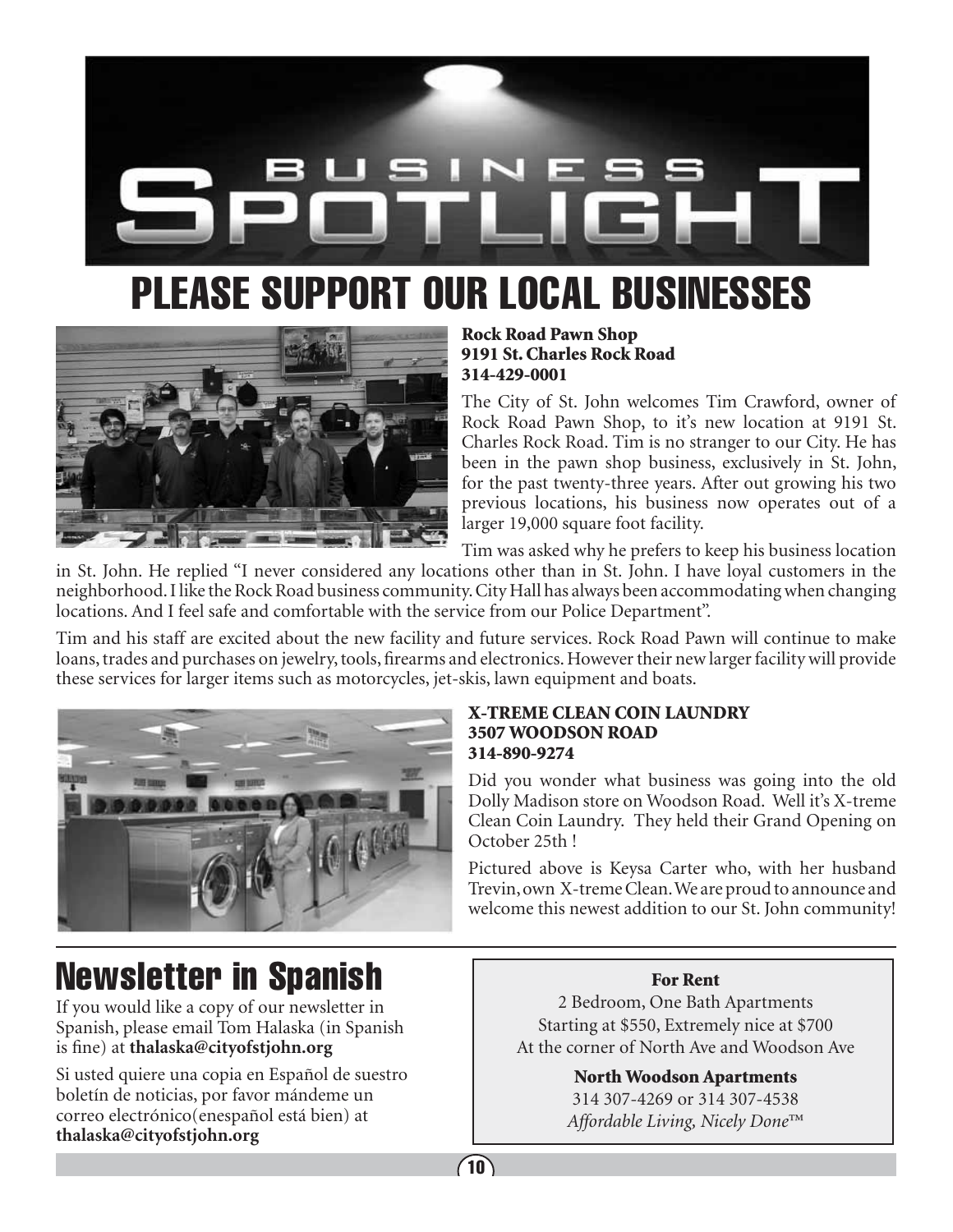# METH LABS: *Did you Know?*

"Meth" (Methamphetamine) labs are a common problem in the State of Missouri, including the St. Louis area and locations in and around the City of St. John. Missouri leads the country in the amount of incidents reported. According to the U.S. Drug Enforcement Administration's Methamphetamine Lab Incidents list, there were 11,210 illegal laboratory incidents in 2012.

Meth labs, more so than other narcotics manufacturing, pose an extreme danger to the health and safety of the public. Two of the most common hazards associated are the potential for fires or explosions and the extremely toxic chemicals used. Exposure to these chemicals can occur through inhalation, absorption or through direct skin contact and ingestion.

Signs of a potential meth lab include pungent odors, empty chemical containers and unkept properties. If you suspect a possible meth lab, do not enter the building or area. Instead, allow local law enforcement and first responder hazmat teams to remove the toxic chemicals and all items associated. Remember that ventilation is one of the most important steps to minimize the risk of contamination or explosion.

If you suspect a possible meth lab in your area, or just wish to request further information about this topic, please do not hesitate to call the Police Department at 314-427-8700. If you're reporting a suspected meth lab after regular business hours, contact the Dispatcher at 314-889-2341. For non-emergency reports, you can also report anonymously via email at TAPS@cityofstjohn.org.



### **Cindy's Adult Day Care**

*9424 Guthrie Ave. Woodson Terrace, MO 63134 Phone: (314) 427- 9997 Fax: (314) 427-9998 Hours: Monday - Friday 9A.M. - 5 P.M* 

Cindy's Adult Daycare also has a Consumer Direct Service in which you can be paid to care for your loved ones at home. The program includes bathing, meal preparation, transportation, and other necessary needs. You can reach Cindy Laster at 427-9997 for more information or come by the adult center at 9424 Guthrie in Woodson Terrace.